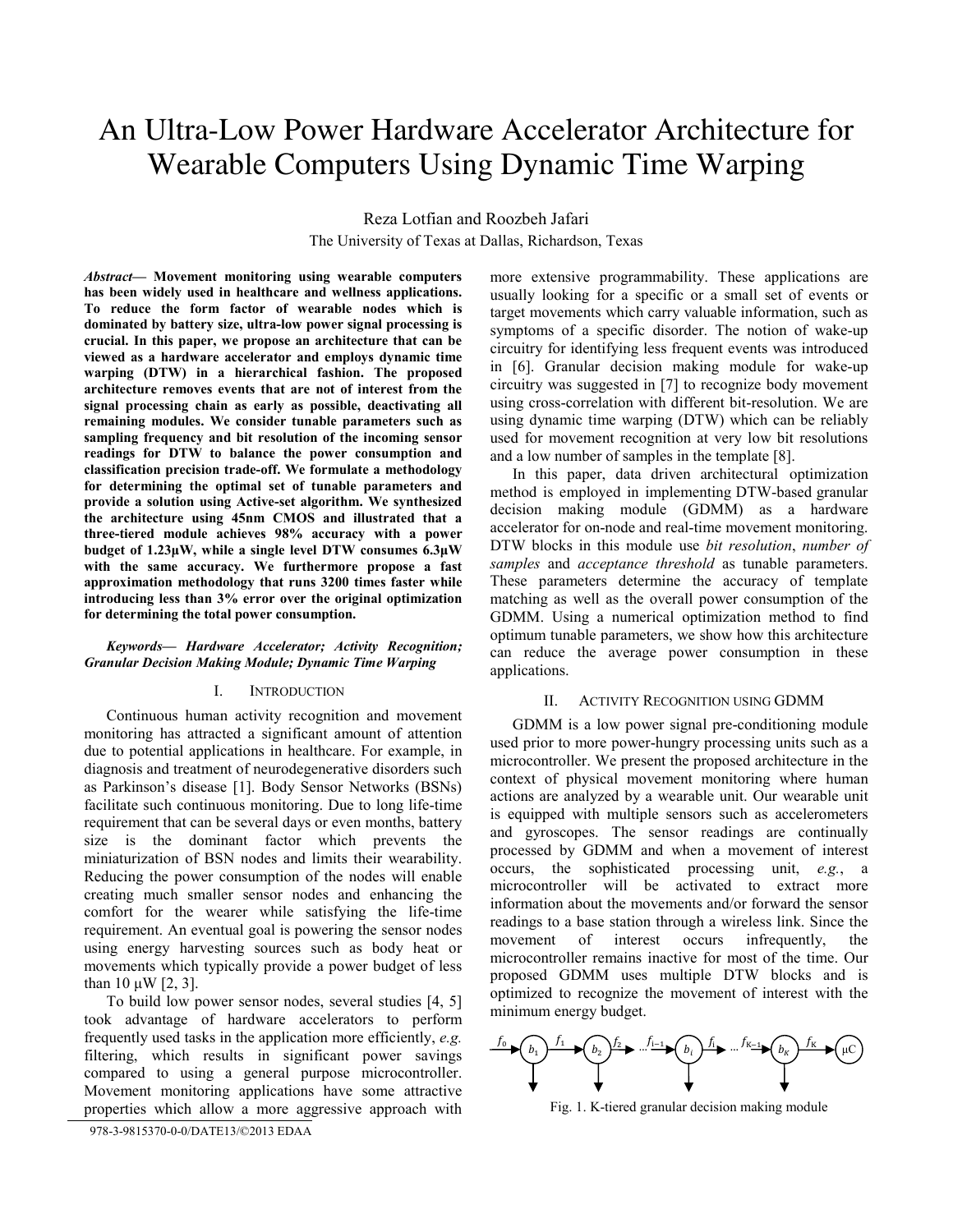## *A. Motivation*

Data obtained from emerging wearable computers have several properties that are used to enable the proposed novel methodology: events of interest that are intended to be detected using signal processing techniques are often 1) sparse (i.e., the duty cycle on their occurrence is low, typically 0.5-5%, *e.g.*, if a *sit to stand* occurs every 15 minutes with the duration of 5 seconds, its corresponding duty cycle will be 0.5%). The events of interest are 2) slowly changing; and 3) the randomness of the data, even for events that are not of interest, is not significant. That is events are governed by the physics of the human body which constrains the variations. Therefore, non-target movements are easily distinguishable from target movements using template matching blocks with lower complexity (for example lower bit resolution and sampling frequency) operating at a lower power. If non-target movements cannot be identified with less power consuming modules, more sophisticated (and power hungry) template matching blocks are activated.

The notion of processing incoming samples using different sensitivities or accuracies could be expanded to a multi-tiered processing module. Fig. 1 shows a K-tiered decision making module where each block receives a sequence of samples and compares it to a template using DTW algorithm. Each DTW block may observe incoming samples at a lower sampling frequency/bit resolution. The dissimilarity to the template of target movement is determined and compared to a threshold. When the dissimilarity measure is below a threshold, the next block is activated for processing at a higher bit resolution/ sampling frequency. This occurs when the incoming sequence contains a pattern similar to the template of interest. Since each block consists of a DTW template matching and a threshold classifier, the tunable parameters for DTW blocks are the sampling frequency, bit resolution and the acceptance threshold.

Designing a GDMM requires determination of all tunable parameters of every DTW block in the module. There are two metrics for the performance of a module: **power** and **error**. Power is defined as the average energy required to process new incoming sample per time unit. Error is the total number of occurrences of target movements that are misclassified as non-target movements, also known as *false negative error*. Since power and error cannot be described as implicit functions of the tunable parameters, no analytical solution could be found. Therefore, an iterative numerical technique should be employed to find the parameters that satisfy the design requirements. The computational complexity might be a prohibiting factor in any numerical solution to be used. In fact, often the computational complexity will be dominated by the evaluations of power and error functions. In a straightforward solution, for each iteration of the numerical optimization algorithm, exact values of power and error should be determined considering the complete data set (*e.g.*, data obtained during a day). This will significantly prolong the execution of the optimization process, as will be shown in Section IV. Therefore, we propose an approximation technique that considerably reduces the computational complexity and convergence time.

## *B. Problem Definition*

Suppose the first DTW block,  $b_1$ , in Fig. 1, receives and processes sequence  $S = s_1, s_2, ..., s_n$  which includes all the sensor readings during a data collection session, for example, sensor readings acquired throughout a day. The DTW block compares  $S$  to a template  $T$  of size  $m$  and generates the minimum warping distance sequence

$$
D = d_1, d_2, ..., d_n = \text{DTW}(S, T)
$$
 (1)

where  $d_i$  is the minimum warping distance between the template and the sequence  $s_1, s_2, ..., s_i$  [9]. The finite sequence is defined as a function from the domain  $A =$  $\{1,2,\ldots,n\}$  to =  $\{s_1, s_2, \ldots, s_n\}$ . In a GDMM, the domain of input sequence of first block is  $A_0 = \{1, 2, ..., n\}$ . For the other blocks, the domain of input sequence is a subset of  $A_0$ that has been accepted by all previous blocks. A sample is accepted when it potentially belongs to an occurrence of a target movement. To ensure that the whole movement will be captured, for a movement template of size  $m$ , we accept a neighborhood of size  $2m$  every time a DTW distance below the threshold is detected. This condition is illustrated in (2):

$$
A_i = \{j | j \in A_{i-1} \n\exists k \in A_{i-1}, k - \frac{3m}{2} < j < k + \frac{m}{2} : d_k^i < th_i\} \tag{2}
$$

where  $d_k^i$  is the distance corresponding to sample  $k$ , measured by DTW block  $i$ . The sequence of DTW distances for block *i* becomes:  $D_i = DTW_i(S_i, T), S_i : A_i \rightarrow S$ .

According to the size of the domain set, the concept of normalized flow is defined as the size of set that is accepted, that is,  $f_i = ||A_i|| / ||A_0||$ .

Depending on the bit resolution and the sampling frequency of each DTW block, the power consumption of blocks can be determined. The average energy required to process each sample is called the cost of processing or the cost of a DTW block. This cost,  $c_i$ , is obtained by synthesizing hardware of the DTW blocks and performing power analysis using CAD tools. Considering this cost, the total energy for a processing block *i* becomes:

$$
E_i = c_i ||A_{i-1}|| = c_i f_{i-1}
$$
 (3)  
The total power consumption of GDMM is:

$$
P = F_s \sum_{i=1}^{K} c_i f_{i-1} \tag{4}
$$

 $\sum_{i=1}$ where  $F_s$  is the sampling frequency of the sensors, and *K* is the number of tiers.

The second metric of performance, error  $e$  is defined as the number of target movements that have been rejected incorrectly (false negative). In a K-tiered module, error is:

$$
e = ||\{j | j \in Targetj \notin A_K\}||
$$
 (5)  
where *Target* is the set of indices for the target movements.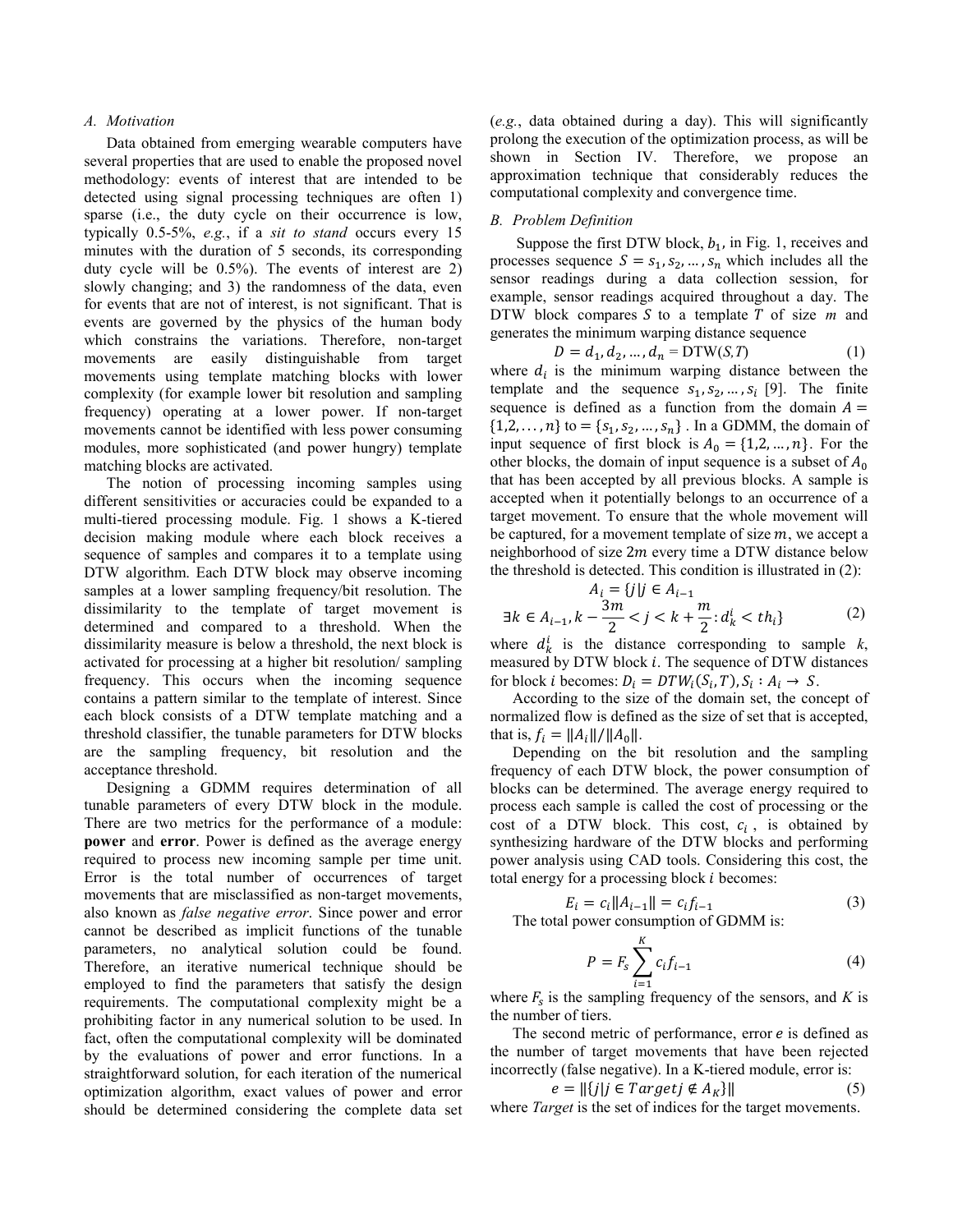An iterative numerical optimization method should be employed to find the optimum tunable parameters. Since each DTW block is described as a triplet of sampling frequency, bit resolution and threshold, the trial vector of optimization parameters for a K-tiered module is defined as:

$$
\boldsymbol{x} = [\boldsymbol{bit}, \boldsymbol{fr}, \boldsymbol{th}] \tag{6}
$$
  

$$
\boldsymbol{bit} = [\boldsymbol{bit}_1, \dots, \boldsymbol{bit}_K], \boldsymbol{fr} = [\boldsymbol{fr}_1, \dots, \boldsymbol{fr}_K], \boldsymbol{th} = [\boldsymbol{th}_1, \dots, \boldsymbol{th}_K]
$$

Knowing that the error and power are functions of  $x$ , i.e.,  $e(x)$  and  $P(x)$ , the optimization problem is defined as:

Minimize 
$$
P(\mathbf{x}) = F_s \sum_{i=1}^{K} c_i(\mathbf{x}) f_{i-1}(\mathbf{x})
$$
  
such that  $e(\mathbf{x}) <$  tolerable error (7)

# *C. Approximate Function Evaluation*

In many engineering optimization problems, the objective and constraint function evaluations require long running times of the computer simulations. Therefore, the computational cost of function evaluations dominates the optimization speed [10]. Here, the evaluation of the objective function  $P(x)$ , subject to the constraint  $e(x)$ , requires the simulation of GDMM using the whole training sequence of samples (*i.e.* data recorded in 24 hours) for *each iteration* and *each block*. To accelerate the process of optimization, we offer the following three modifications to the evaluation function for the error and power in (7):

- 1. Consider a single DTW block with the cost of  $c$  is desired: Several combinations of bit resolutions and sampling frequencies could have the cost of  $c$ . For example, DTW blocks with [8 Hz, 6 bit] and [12 Hz, 4 bit] both have 130 nW power costs. Although the combination that has minimum error could be determined implicitly by solving the optimization problem defined in (7), we acquire the best combination prior to the optimization. Having access to the best configurations, *i.e.*, best performing DTW blocks for each power cost, we replace both sampling frequency and bit resolution with cost  $c$ , in the trial vector in  $(6)$ which simplifies the optimization.
- 2. The output flow only depends on the threshold and the configuration of the DTW block and it does not depend on the configurations of previous blocks. Since, as we move forward in the signal processing chain, DTW blocks become more selective than their preceding tiers, *i.e.*,  $th_i \gg th_{i+1}$ , we assume that

$$
\nexists i, j: d^i_j > th_i \ d^{i+1}_j < th_{i+1}
$$
 (8)

With this assumption, the out-flow of an intermediate DTW block *i*, with its input set,  $S_{i-1}$ , is equal to the flow of the same block with input set  $S_0$ . This enables us to estimate the output flow just as a function of the configuration of each block.

3. Since we are only concerned about the false negative error, to evaluate the error function, we only consider the input sequence that carries the target movements. This is a reasonable assumption since we need to ensure that we do not miss the occurrence of a target event. In case of false positives, the only draw-back is the extra cost incurred due to the activation of the microcontroller. This evaluation can be done relatively fast since in the application of movement monitoring, target movements happen quite infrequently.

Using these assumptions, a new trial vector is defined as  $\bar{\mathbf{x}} = [\mathbf{c}, \bar{\mathbf{f}}], \, \mathbf{c} = [c_1, c_2, ..., c_K], \bar{\mathbf{f}} = [\bar{f}_1, \bar{f}_2, ..., \bar{f}_K]$  $(9)$ where  $\bar{f}_i$  is the estimated flow for a DTW with cost  $c_i$  and threshold of  $th_i$ . The optimization problem turns to:  $\rightarrow$ K

Minimize 
$$
P(\bar{x}) = F_s \sum_{i=1}^{n} c_i \bar{f}_{i-1}
$$
 such that  
 $e(\bar{x}) <$  tolerable error,  $\bar{f}_0 > \bar{f}_1 > \cdots > \bar{f}_K > 0$  (10)

This problem can be solved with numerical derivativefree optimization methods. In this work, we use Active-set method [10] in MATLAB to determine the optimal points.

# III. IMPLEMENTATION METHODOLOGY

The basic element of GDMM consists of a DTW block and a comparator. The DTW is implemented in RTL, synthesized with TI 45nm standard cell library and the power analysis is done by Synopsys Power Compiler. The operating frequencies for several blocks are reported in Table I. Low leakage cell library with high threshold voltage and low  $V_{dd} = 0.67 V$  is used for power simulations. For each configuration, we set the threshold to accept 5% of total samples and the accuracy is the percentage of the target movements that have been accepted.

We performed an experimental study to assess the effectiveness of DTW blocks in real-world conditions. Ten young subjects, ages 21-35, were asked to perform some movements in an arbitrary fashion for 3 sessions, each 2 hours, while wearing a sensor node on the waist. Each sensor node was equipped with 3-axis accelerometer, 3-axis gyroscope, a microcontroller and a Bluetooth transceiver. The microcontroller was used to control sensors and forward sensor readings to a PC which aggregated sensor readings for offline processing.

## IV. EXPERIMENTAL RESULTS

We solved the proposed optimization problem when the error is constrained to be less than 2% and the objective is minimizing the power consumption of the GDMM while considering various movements as the target.

TABLE I. POWER CONSUMPTION OF DIFFERENT DTW BLOCKS IMPLEMENTED USING TI 45NM STANDARD CELL LIBRARY (VDD=0.67 V)

| Configuration          |             | <b>Clock</b>  | Cell                | Power $(nW)$ | Accu           |         |                       |
|------------------------|-------------|---------------|---------------------|--------------|----------------|---------|-----------------------|
| Samp.<br>Freq.<br>(Hz) | <b>Bits</b> | Freq.<br>(Hz) | Area<br>$(\mu m^2)$ | Leakage      | <b>Dynamic</b> | Total   | racv<br>$\frac{6}{9}$ |
| 50                     | 12          | 5000          | 11500               | 275.4        | 24159.3        | 24434.7 | 99.5                  |
| 15                     | 8           | 450           | 5267                | 83.6         | 376.7          | 460.3   | 94.2                  |
| 8                      | 6           | 128           | 1644                | 38.9         | 91.5           | 130.4   | 90.3                  |
| 4                      |             | 32            | 633                 | 15.4         | 8.8            | 24.2    | 81.8                  |
| $\mathbf{2}$           |             | 8             | 351                 | 8.1          | 1.3            | 9.4     | 41.2                  |